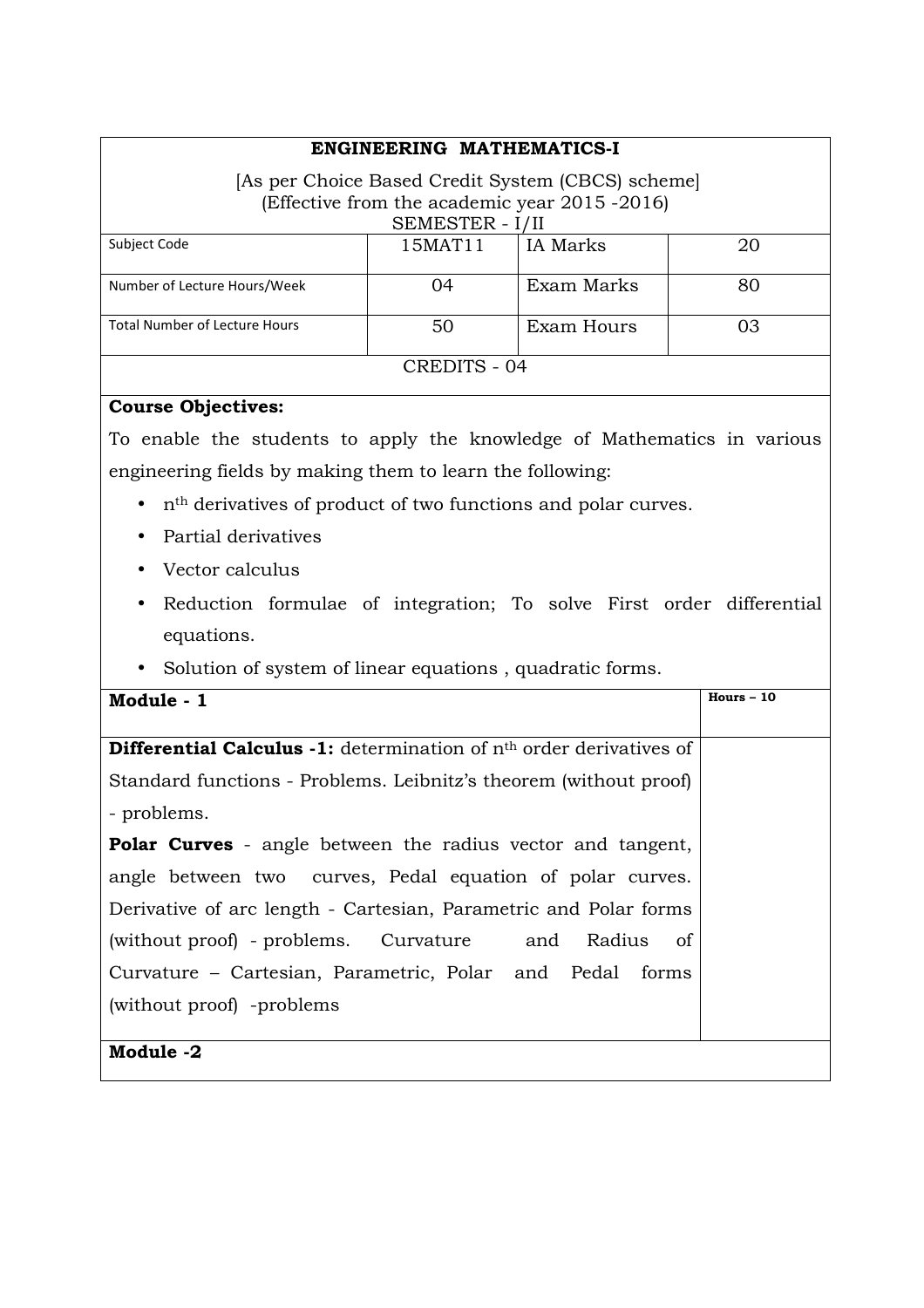| <b>Differential Calculus -2</b>                                                                          | Hours - 10        |
|----------------------------------------------------------------------------------------------------------|-------------------|
| Taylor's and Maclaurin's theorems for function of one                                                    |                   |
| variable(statement only)- problems. Evaluation of Indeterminate                                          |                   |
| forms.                                                                                                   |                   |
| <b>Partial derivatives</b> – Definition and simple problems, Euler's                                     |                   |
| theorem(without proof) – problems, total derivatives, partial                                            |                   |
| differentiation of composite functions-problems. Definition and                                          |                   |
| evaluation of Jacobians                                                                                  |                   |
| Module $-3$                                                                                              |                   |
| <b>Vector Calculus:</b>                                                                                  | Hours - 10        |
| Derivative of vector valued functions, Velocity, Acceleration and                                        |                   |
| related problems, Scalar and Vector point functions. Definition of                                       |                   |
| Gradient, Divergence and Curl-problems. Solenoidal and                                                   |                   |
| Irrotational vector fields. Vector identities - $div(\phi A)$ , curl $(\phi A)$ ,                        |                   |
| curl(grad $\phi$ ), div(curl A).                                                                         |                   |
| Module-4                                                                                                 |                   |
| <b>Integral Calculus:</b>                                                                                | <b>Hours - 10</b> |
| Reduction formulae - $\int \sin^n x \, dx$ , $\int \cos^n x \, dx$ , $\int \sin^m x \cos^n x \, dx$ , (m |                   |
| and n are positive integers), evaluation of these integrals with                                         |                   |
| standard limits (0 to $\pi/2$ ) and problems.                                                            |                   |
| Differential Equations;                                                                                  |                   |
| Solution of first order and first degree differential equations                                          |                   |
| - Exact, reducible to exact and Bernoulli's differential equations                                       |                   |
| Orthogonal trajectories in Cartesian and polar form. Simple                                              |                   |
| problems on Newton's law of cooling.                                                                     |                   |
|                                                                                                          |                   |
| Module-5                                                                                                 |                   |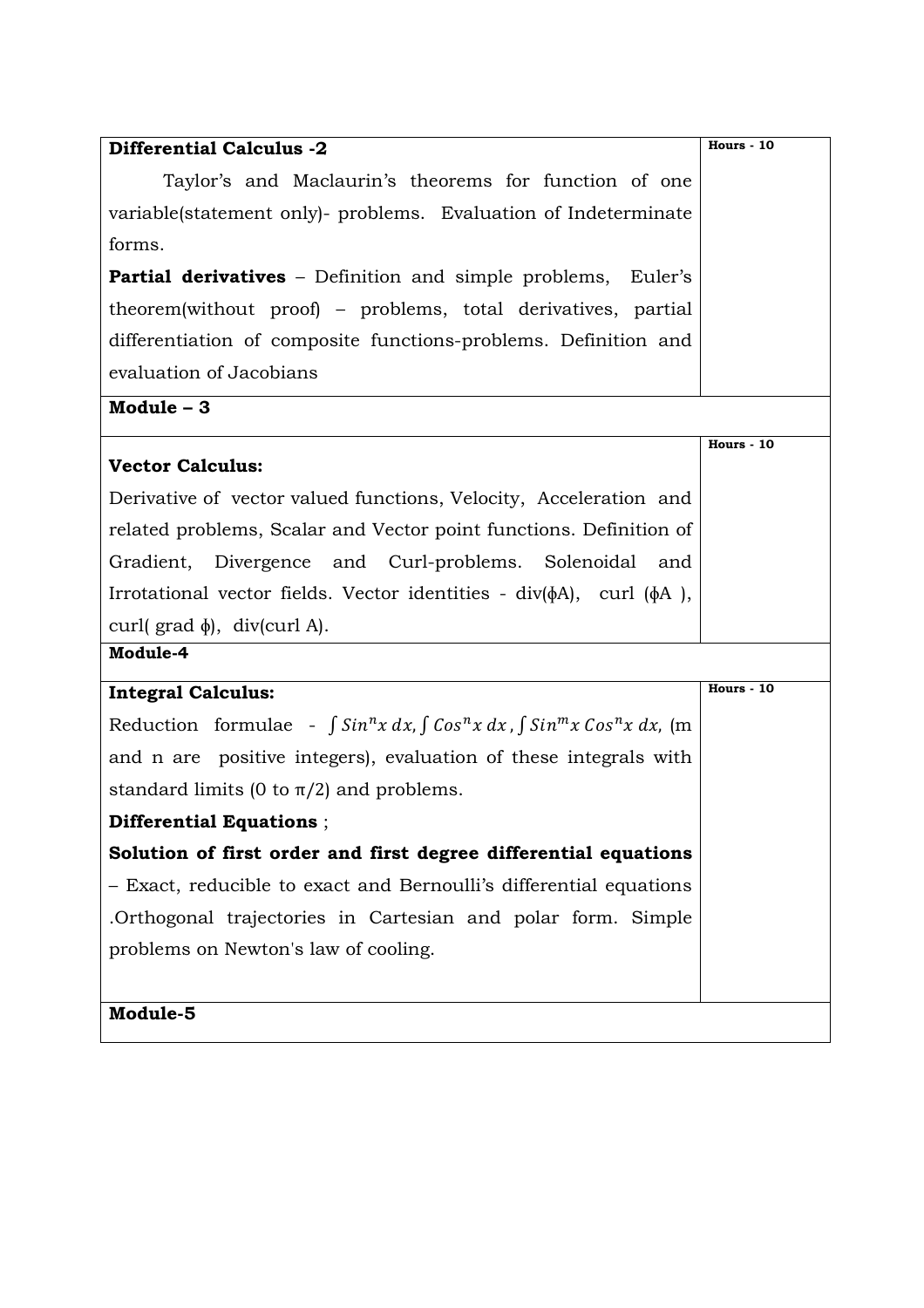| Linear Algebra                                                  | <b>Hours - 10</b> |
|-----------------------------------------------------------------|-------------------|
| Rank of a matrix by elementary transformations, solution        |                   |
| of system of linear equations - Gauss-elimination method, Gauss |                   |
| -Jordan method and Gauss-Seidel method                          |                   |
| Eigen values and Eigen vectors, Rayleigh's power method to find |                   |
| the largest Eigen value and the corresponding Eigen vector.     |                   |
| Linear transformation, diagonalisation of a square matrix.      |                   |
| Reduction of Quadratic form to Canonical form                   |                   |
|                                                                 |                   |

### **Course outcomes:**

On completion of this course, students are able to

- Use partial derivatives to calculate rates of change of multivariate functions.
- Analyze position, velocity, and acceleration in two or three dimensions using the calculus of vector valued functions.
- Recognize and solve first-order ordinary differential equations, Newton's law of cooling
- Use matrices techniques for solving systems of linear equations in the different areas of Linear Algebra.

### **Question paper pattern:**

- The question paper will have ten questions.
- Each full Question consisting of 16 marks
- There will be **2** full questions(with a **maximum** of **four** sub questions) from each module.
- Each full question will have sub questions covering all the topics under a module.
- The students will have to answer **5** full questions, selecting one full question from each module.

# **Text Books:**

1. B.S. Grewal, **"Higher Engineering Mathematics"**, Khanna publishers, 42nd edition, 2013.